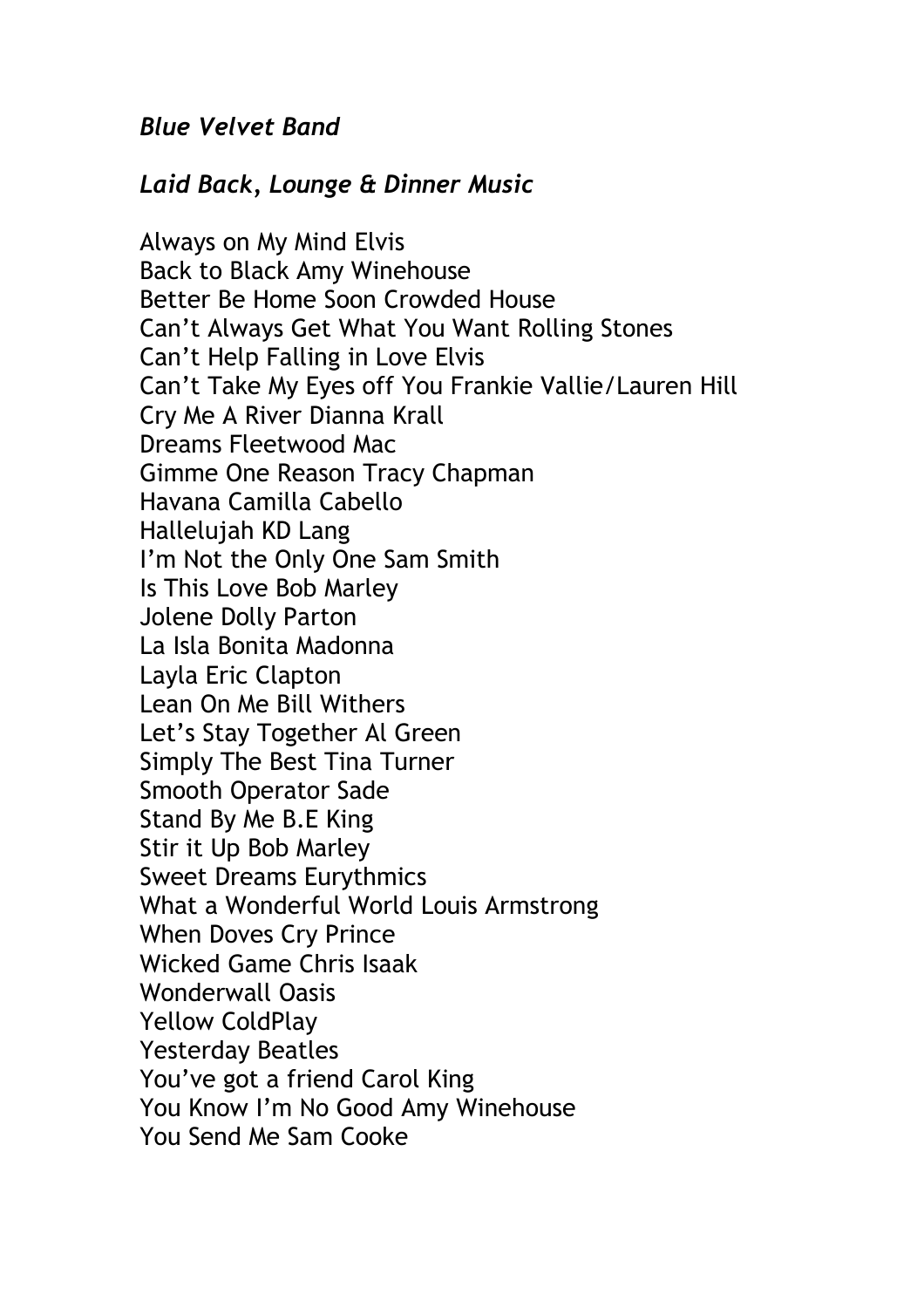## *Dance/Party Sets incl Motown, Soul, Disco, Pop*

Ain't Nobody Chaka Khan All night long Lionel Ritchie Billie Jean Michael Jackson Can't Hurry Love The Supremes Celebration Kool & the Gang Crazy Little Thing Called Love Queen Dance Monkey Tonnes & I December 63 Oh What a night The Four seasons Feeling Alright Joe Cocker Fire The Pointer Sisters Get Down On It Kool & The Gang Get Lucky Daft Punk Good Times Chic I Feel Good James Brown La Bamba Los Lobos Mercy Duffy Miss You Rolling Stones My Girl The Temptations Perfect Fairground Attraction Price Tag Jessie J Proud Mary Creedence Clearwater Revival Red Red Wine UB40 Saw Her Standing There Beatles Sing It Back Moloko Signed Sealed Delivered Stevie Wonder Sugar Pie Honey Bunch The Temptations Superstar Jamelia Superstition Stevie Wonder Teardrops Womack and Womack Twist & Shout The Beatles Upside Down Diana Ross Valerie Amy Winehouse